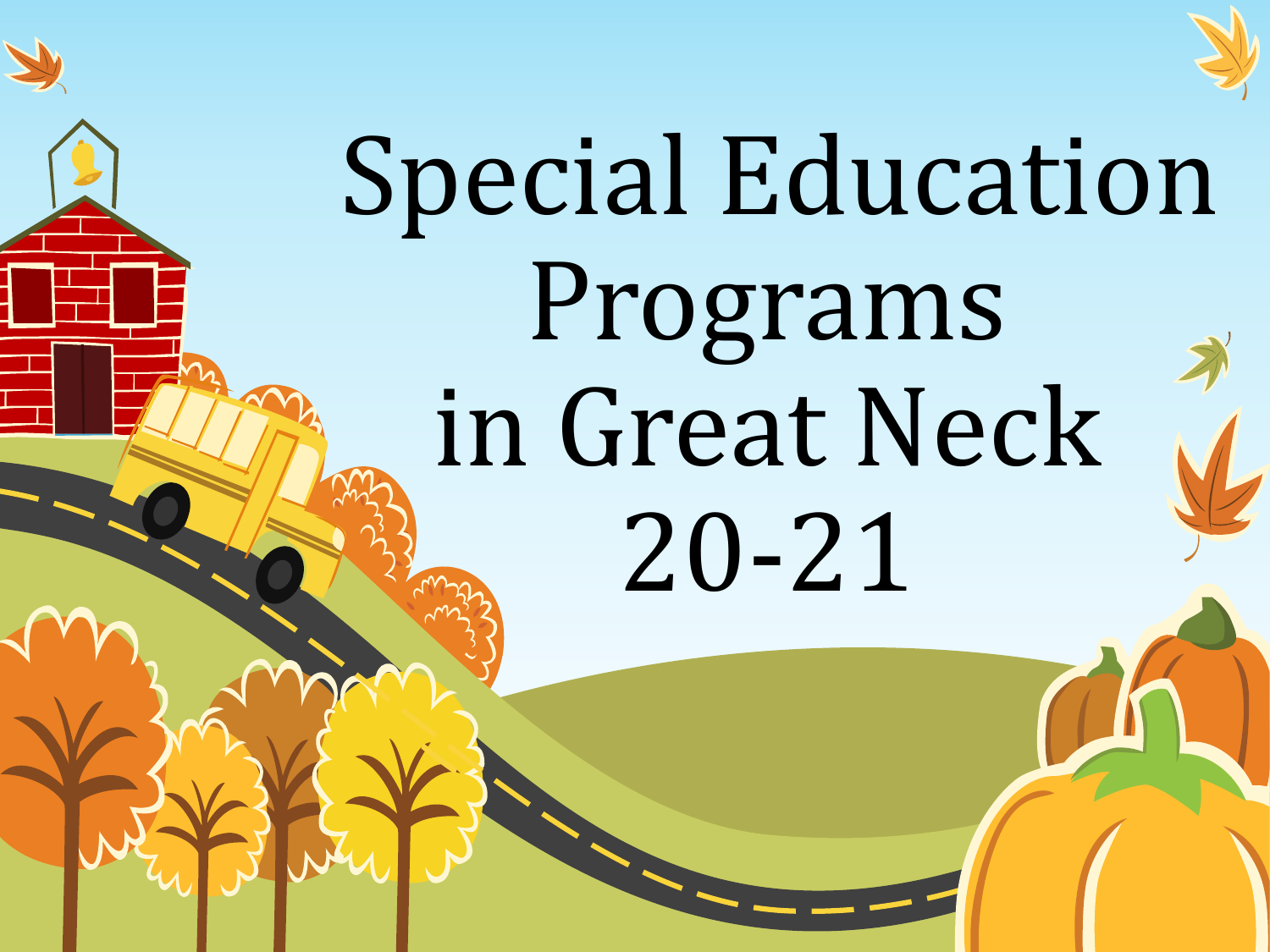



## Building Level Services

- These include various support services that are available without needing to make a referral to CSE.
- A student doesn't not need to be classified as having a disability to access these services and they can be very helpful in supporting students with weaknesses.
- They include services such as AIS reading and math, speech improvement services, building level counseling and teacher support for students with behavioral challenges.
- We look at a child's Response to Intervention, after receiving these services, as one factor when considering eligibility for CSE services.

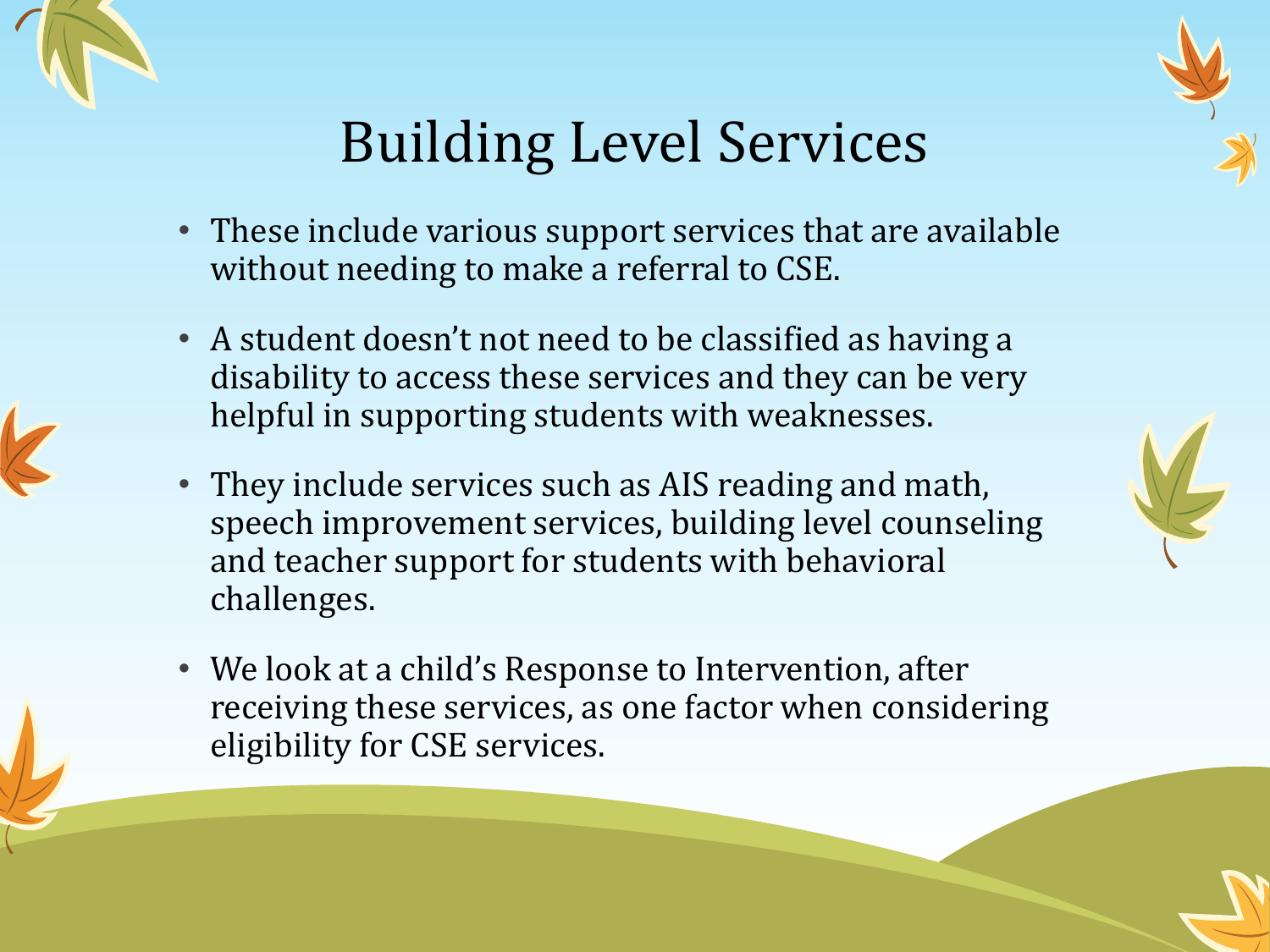



#### Elementary Programs

#### Integrated Co-Teaching –

- Special education teacher pushes into a typical class
- Each class receives an additional 80 minutes of Teaching Assistant (TA) support



**Kindergarten:** *2 hours*

**Gr. 1-5:** *2 hours 40 minutes*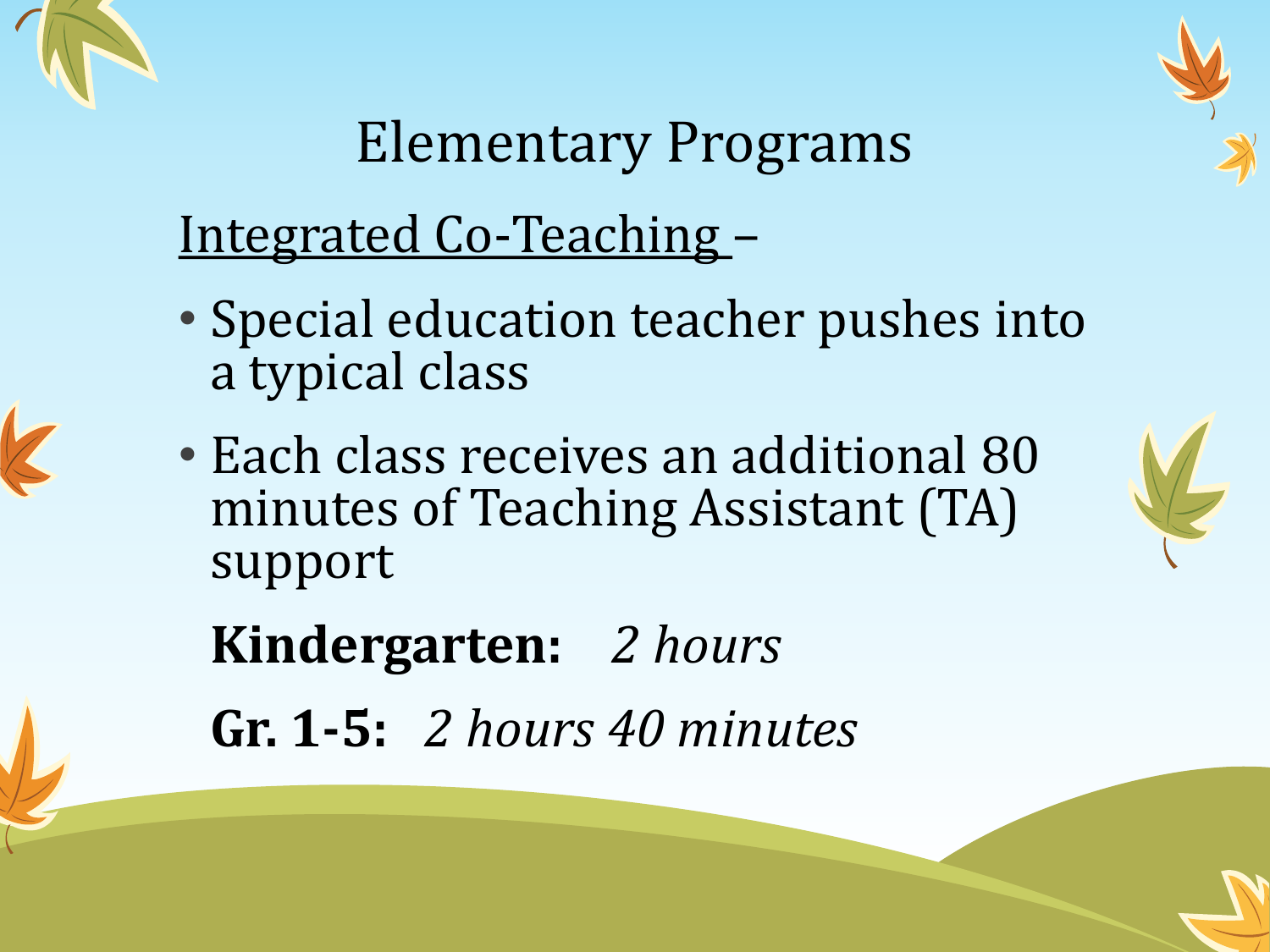



## Elementary Programs

- Resource Room- pull out daily
- Related Services such as speech, counseling, occupational therapy, physical therapy, vision and hearing

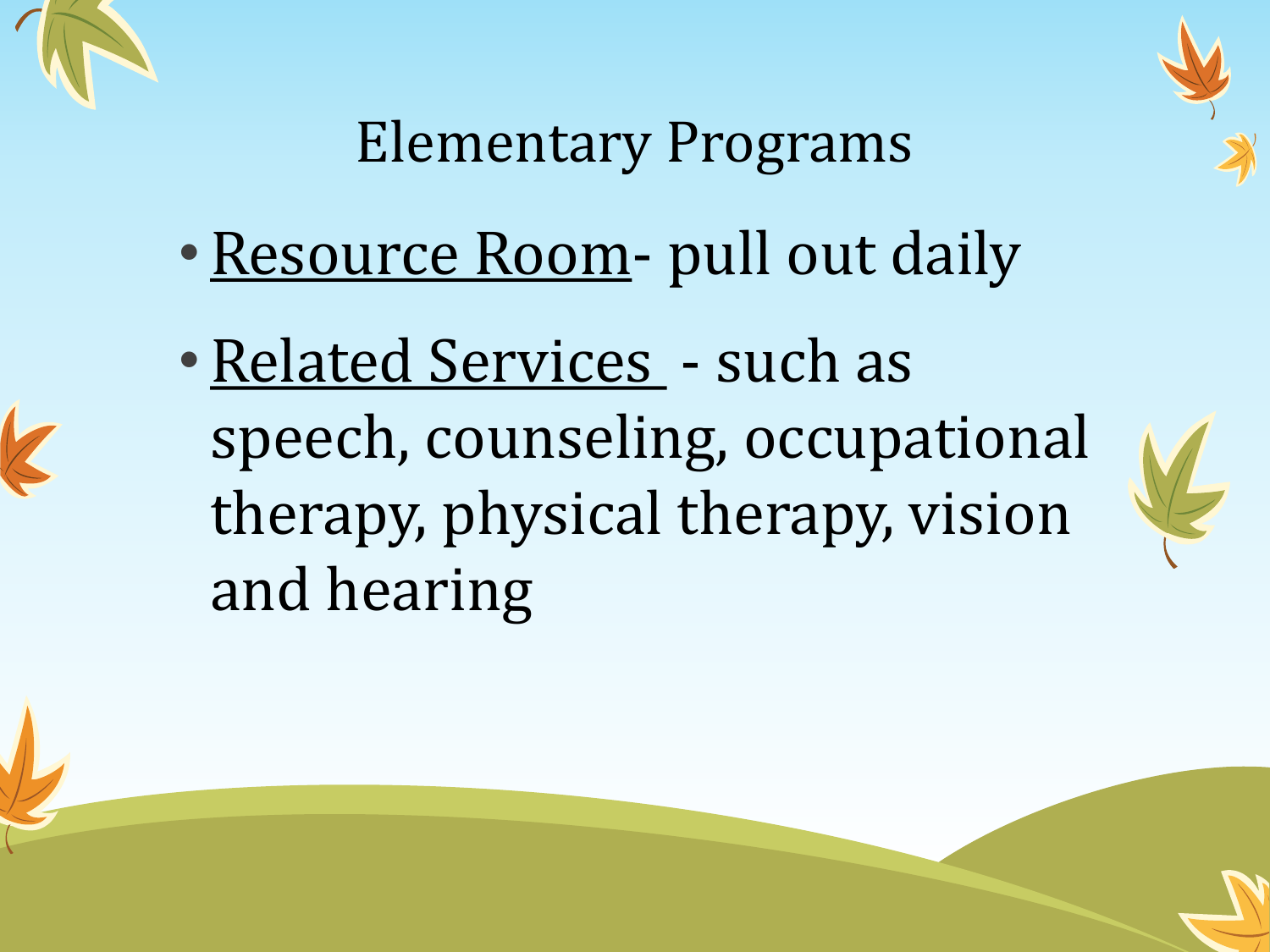



### Special Classes (12:1:1)

12 students: 1 teacher: 1 teaching assistant

Students in these classes are working on common core curriculum in a smaller class setting

- Parkville Gr. K
- <u>IFK</u> Gr. 1-2/Gr. 2-3/Gr. 3



- Lakeville Gr. 4
- Baker Gr. 5
- Saddle Rock Gr. K-1/Gr. 5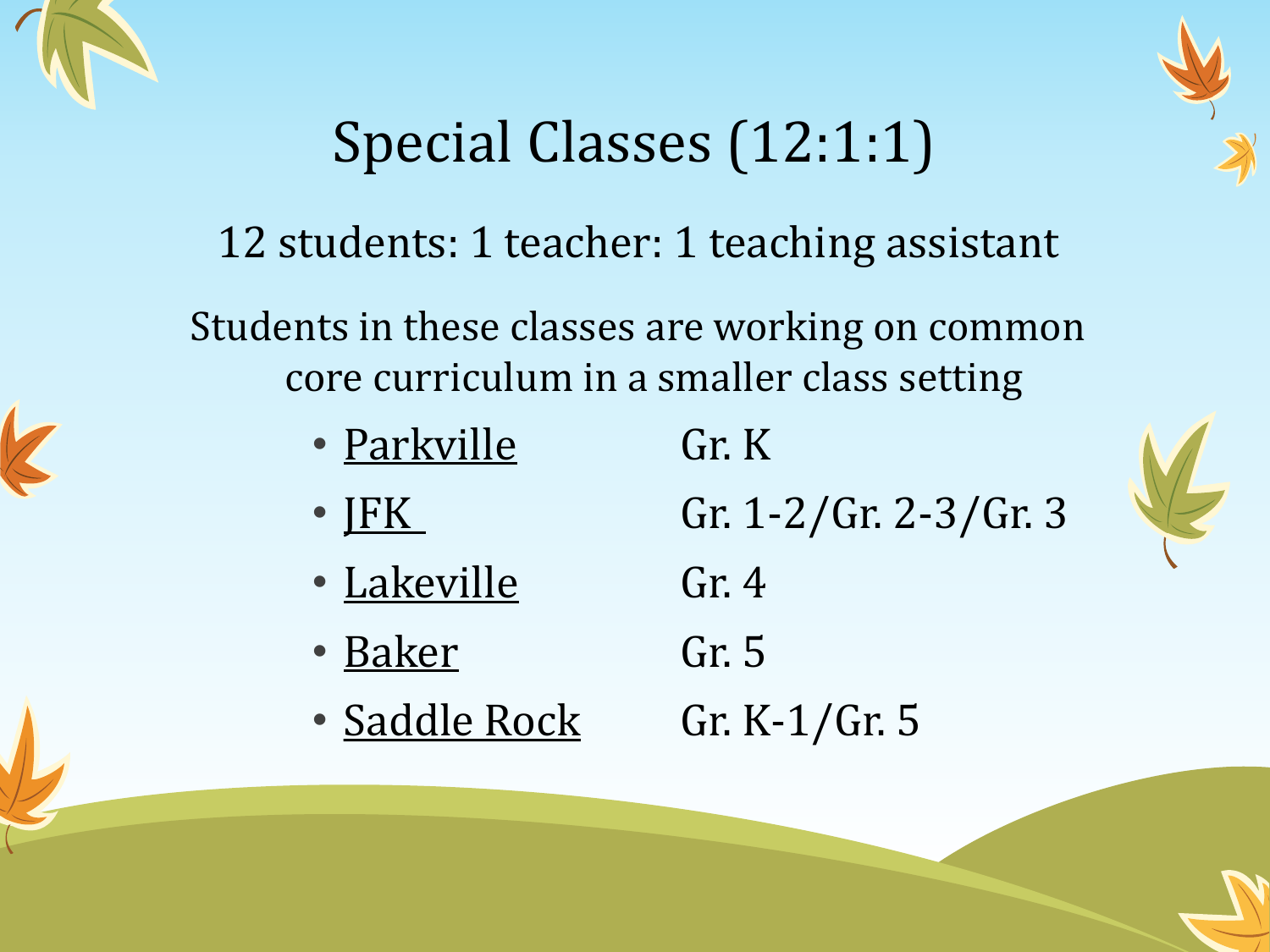



#### Intensive Needs Classes

#### We also have smaller **Intensive Needs classes** for students who need smaller ratios. They are located at Saddle Rock and JFK Elementary Schools.



**6:1:3 8:1:2**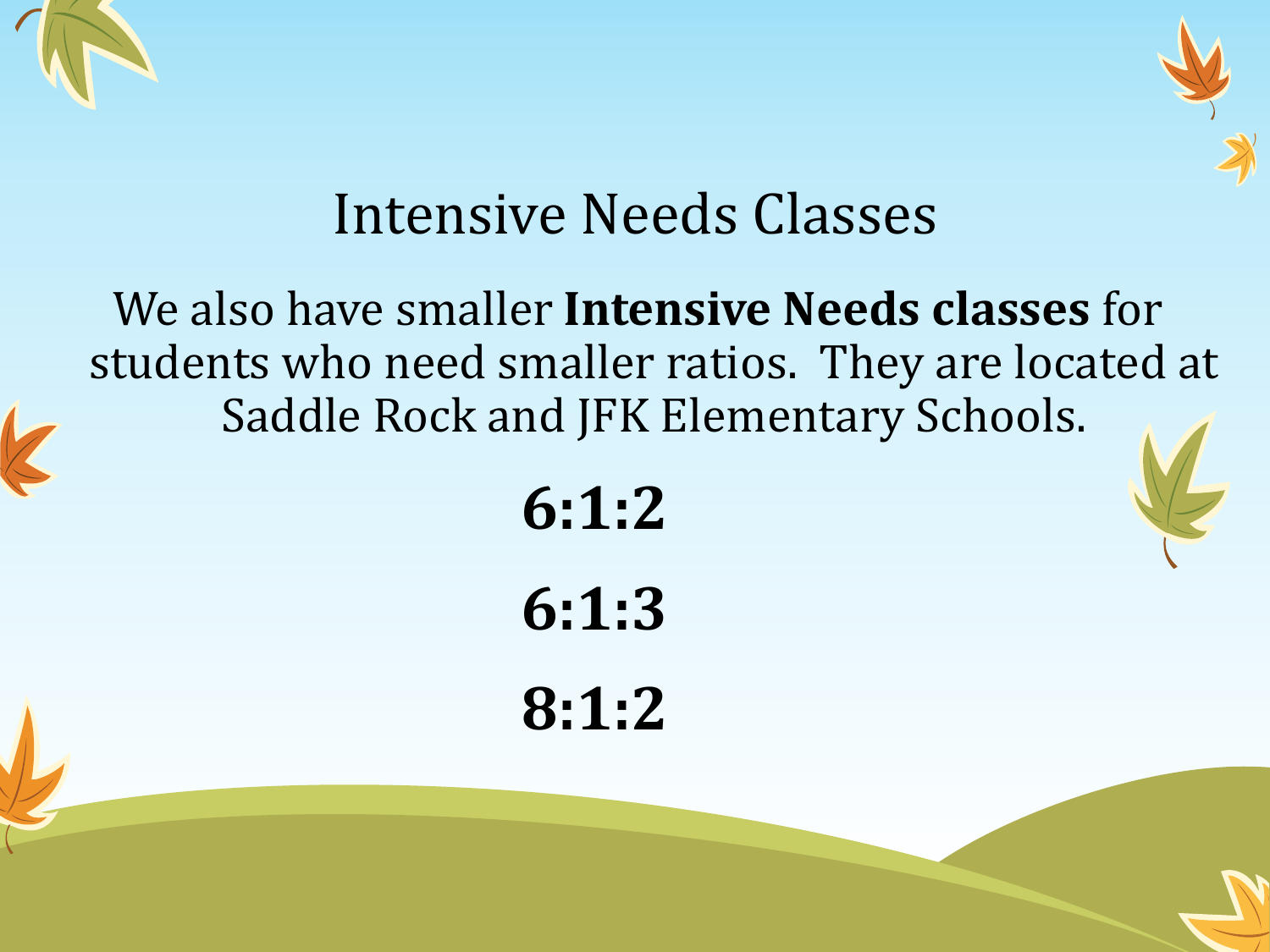

BEHAVIORAL SUPPORT PROGRAM 6:1:2 classes at Saddle Rock and JFK

Designed for students with generally average to above average cognitive/ academic skills but also have significant behavioral challenges that require a high level of support. Students have highly structured behavior plans and are mainstreamed into typical class settings with support.

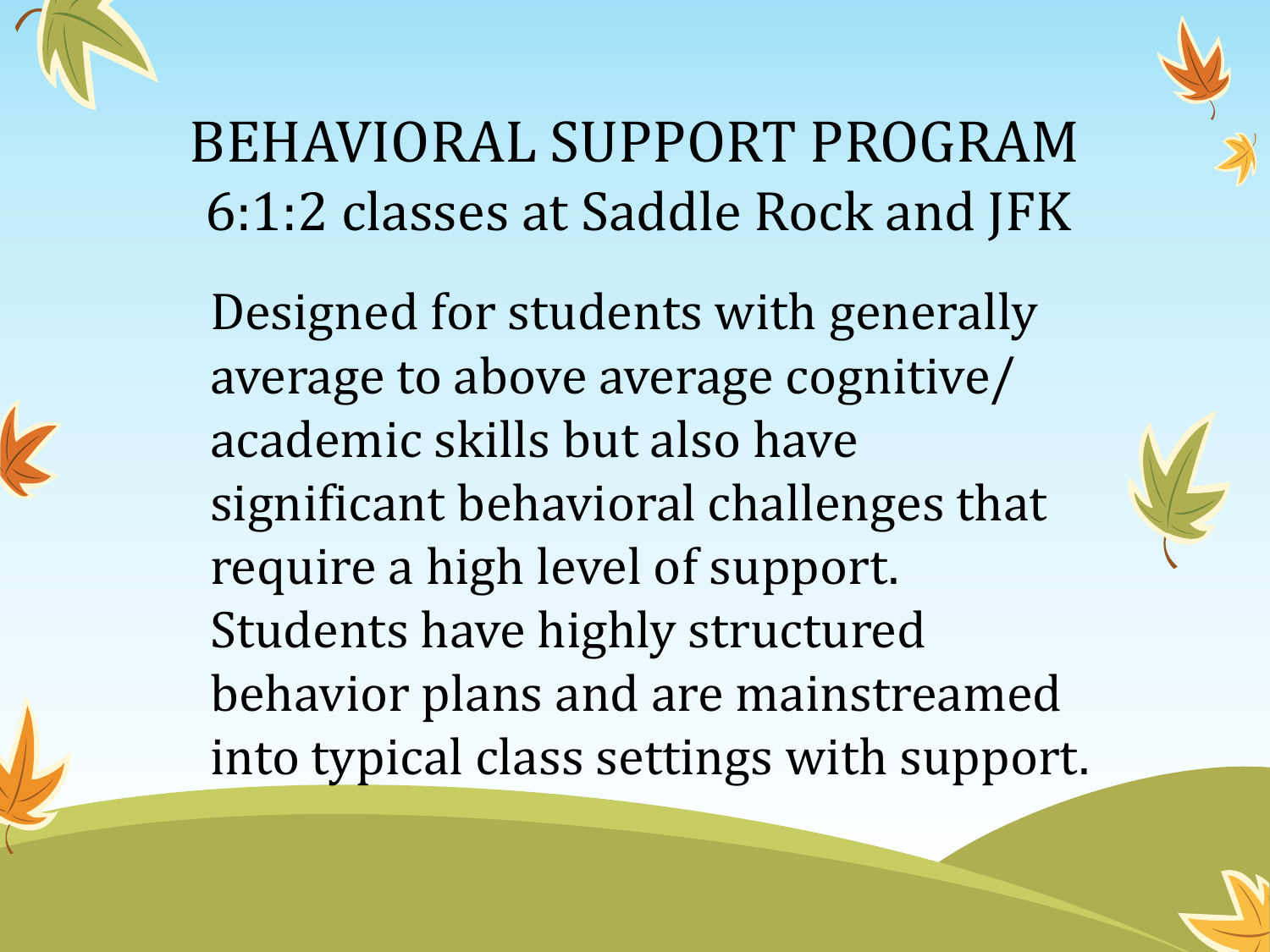



#### Middle Schools

Both Middle Schools have Integrated Co-teaching (Team Taught) classes, Resource Room, Consultant Teacher, Special Classes (12:1:1) & Related Services for students who are working towards a Regents Diploma.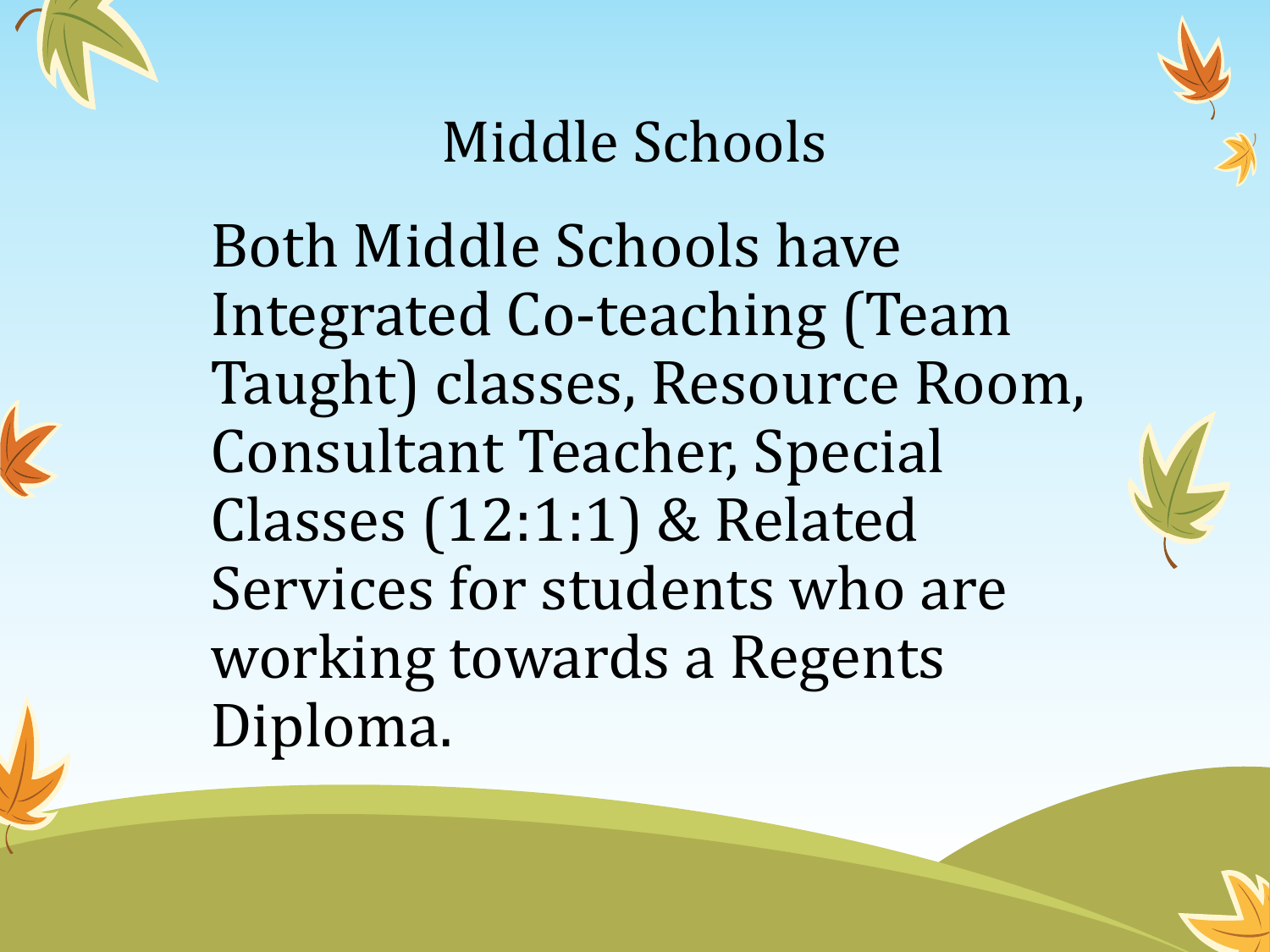



#### Special Middle School Programs

- North Middle also has **Intensive Needs**  classes with ratios of 8:1:2 and 6:1:2. Most of the students in these classes are Alternately Assessed.
- South Middle also has the **EXCEL** program for grades 7-8, which is a structured small class program for Regents bound students. Students receive alternate day counseling and a daily reinforcement system to support students who need assistance with behavior or emotional regulation.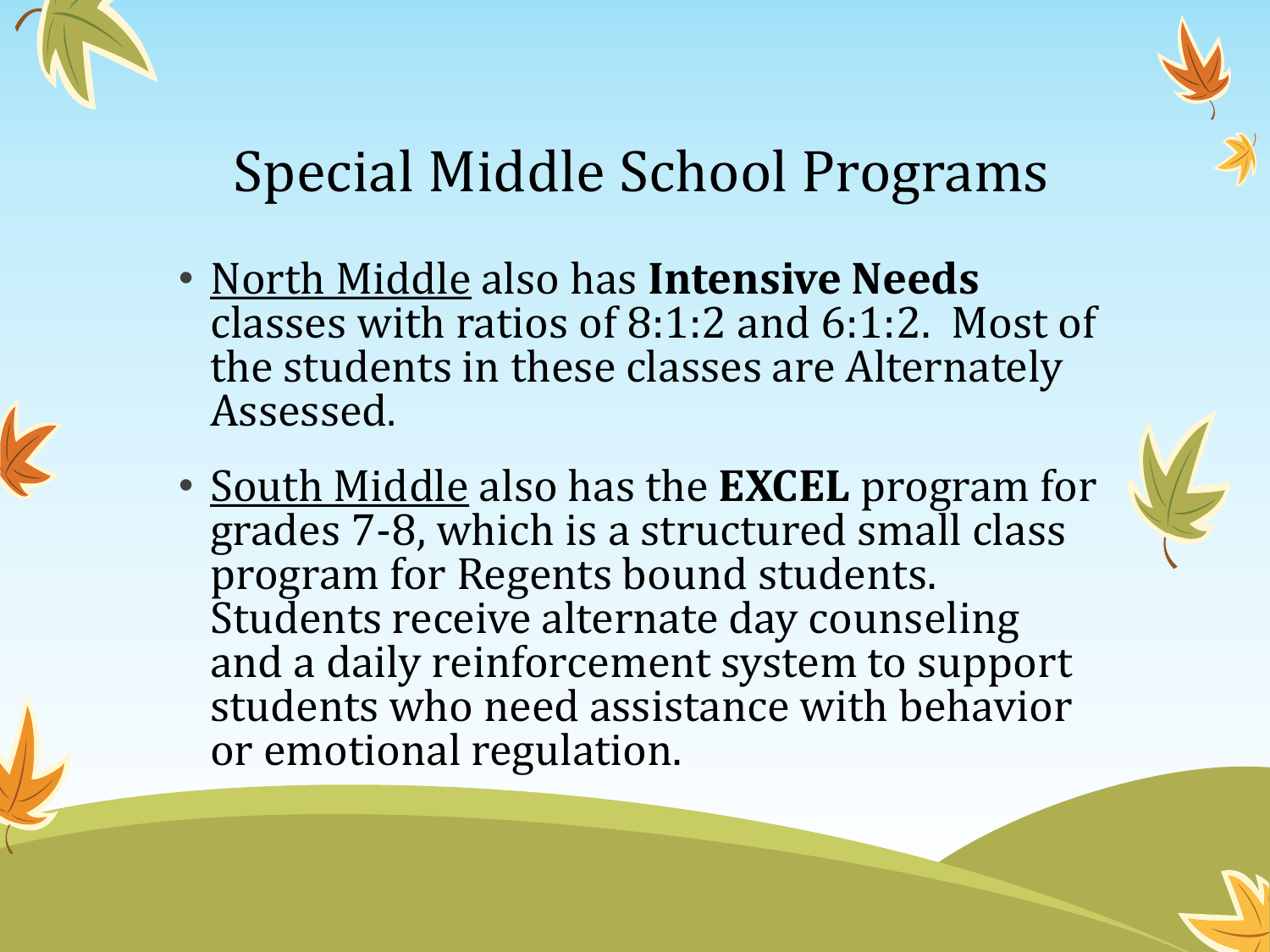



#### High Schools

North and South High Schools both have:

- Integrated Co-Teaching (Team Taught) Classes in all major subjects
- Resource Room
- Consultant Teacher Direct/Indirect
- Special Classes with smaller ratios (**Foundations/ Skills**) Students in these classes are working towards Regent Diplomas.
- Related Services.

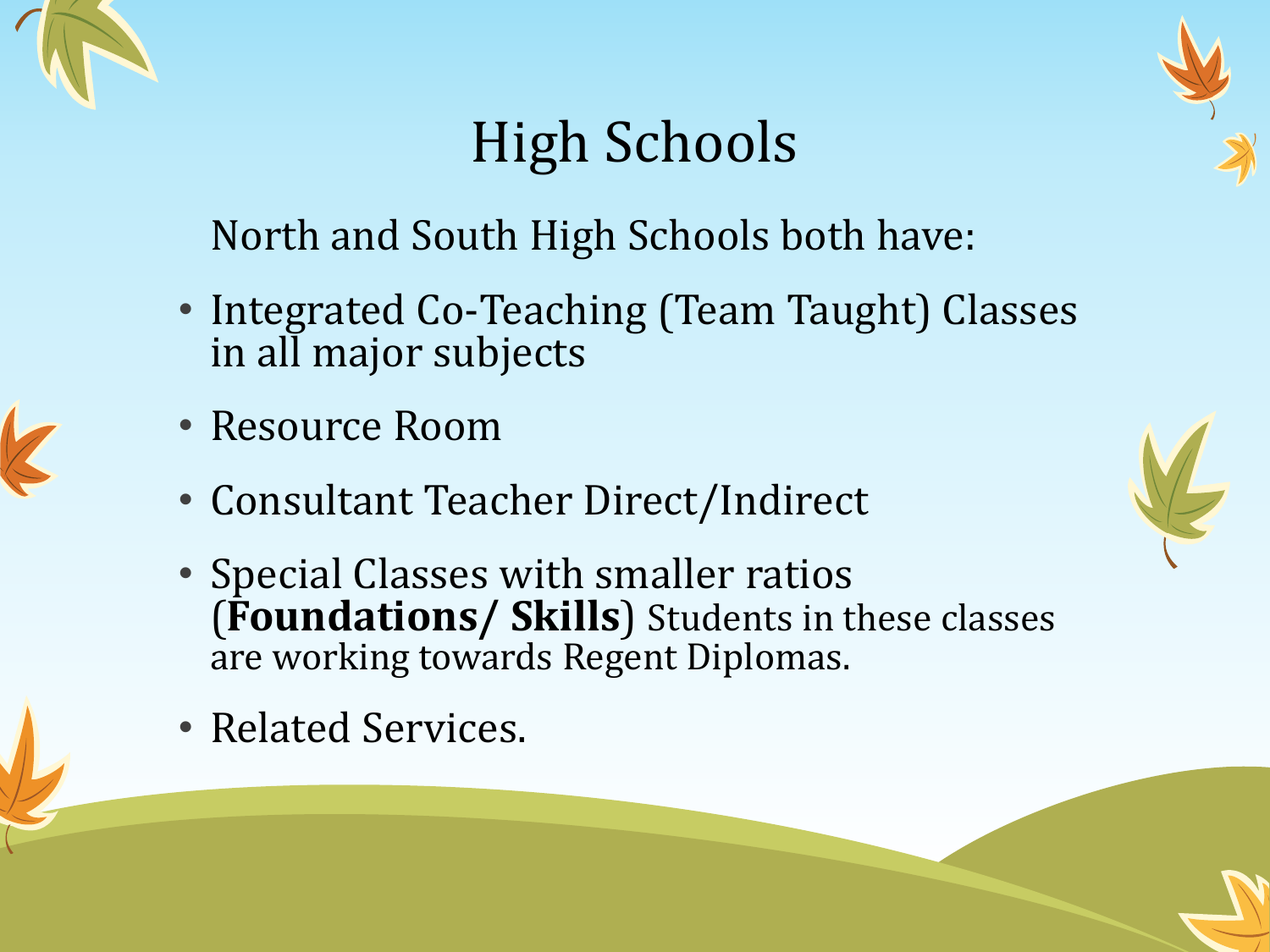

## Special High School Programs

- South High has the **PEAK** program for grades 9- 10, that *EXCEL* students typically move into.
- North High has the **ACE** program which focuses on life skills and career exploration. NHS also has the **TRANSITION** program which is for students age 18-21 who have the opportunity for more work experience and independent living skill development. North High has an in house coffee shop where the students can get experience with work-related skills and outside work sites are also accessed.

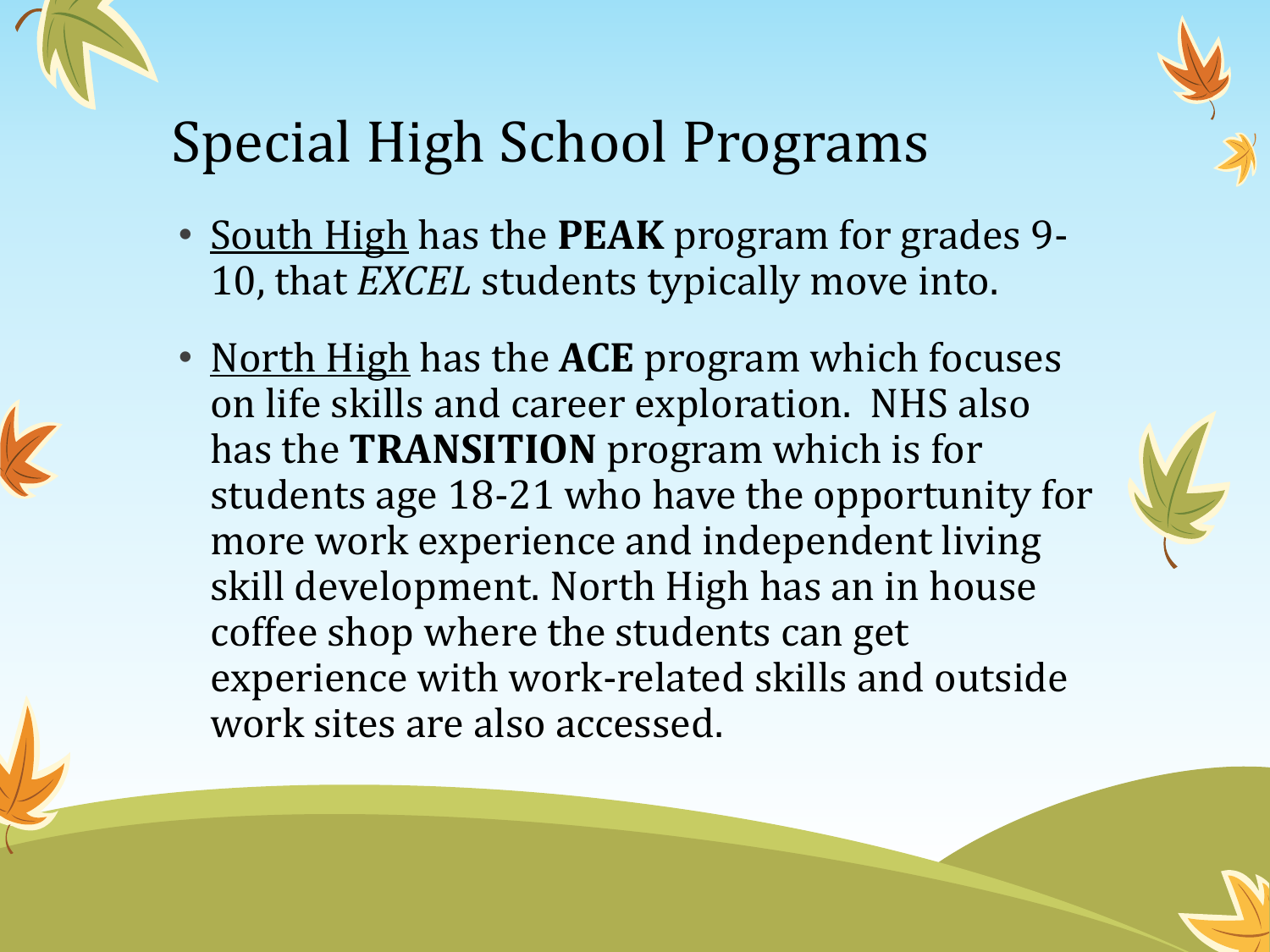



#### Alternate High School Settings

General and special education students can both attend SEAL, located at Clover Drive, or the Village School. For students with disabilities, Resource Room and Counseling are available in both locations and each has a full time psychologist.

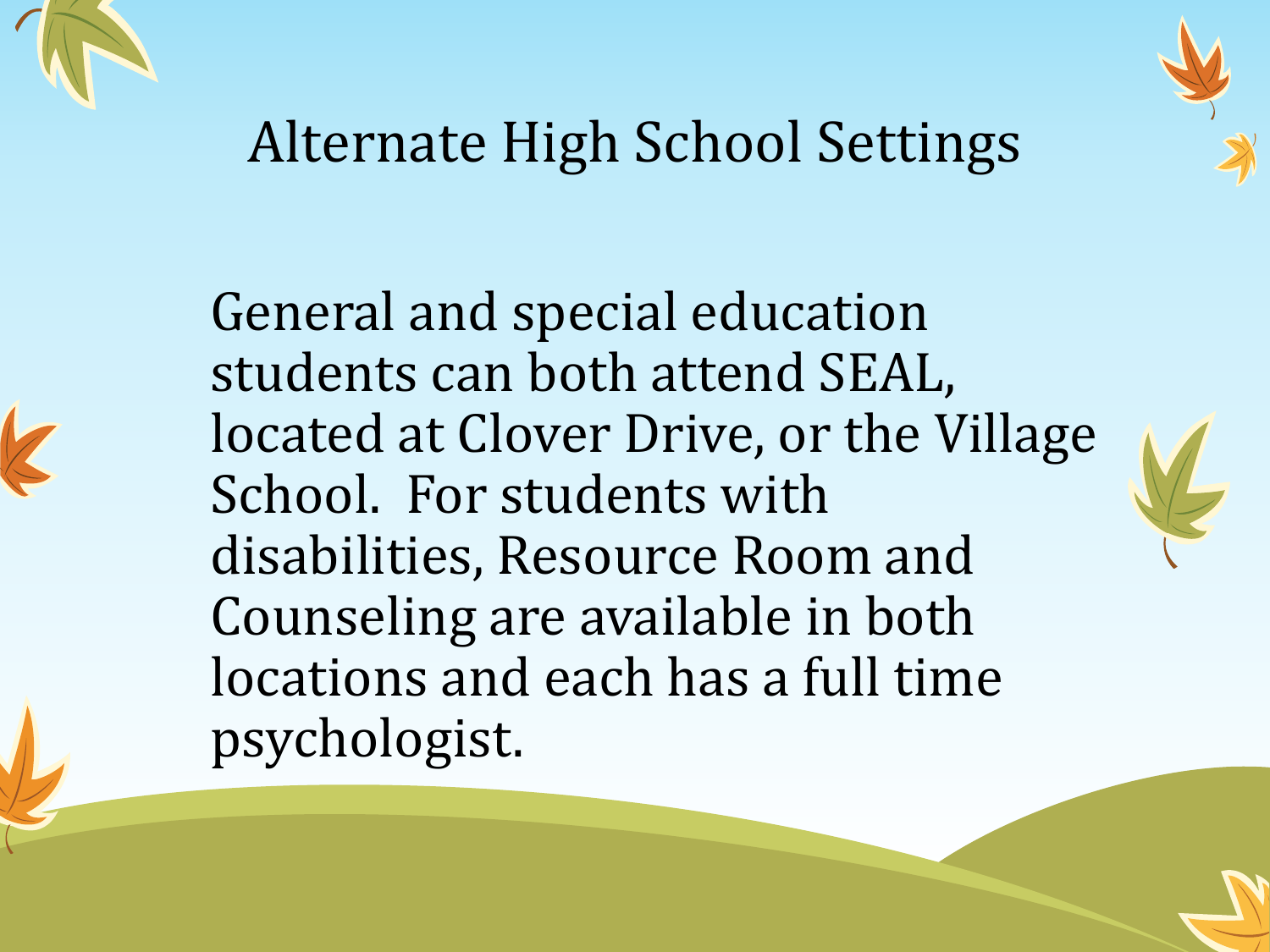



#### Alternate High School Settings

Village School – alternative high school where class sizes are typically fewer than 12 students with a total enrollment of about 50 students.

SEAL – alternative program with classes that are usually fewer than 5 students. Focus is on credit recovery for students who need more structure and support than the traditional high school settings can provide. The total enrollment is about 22 students.